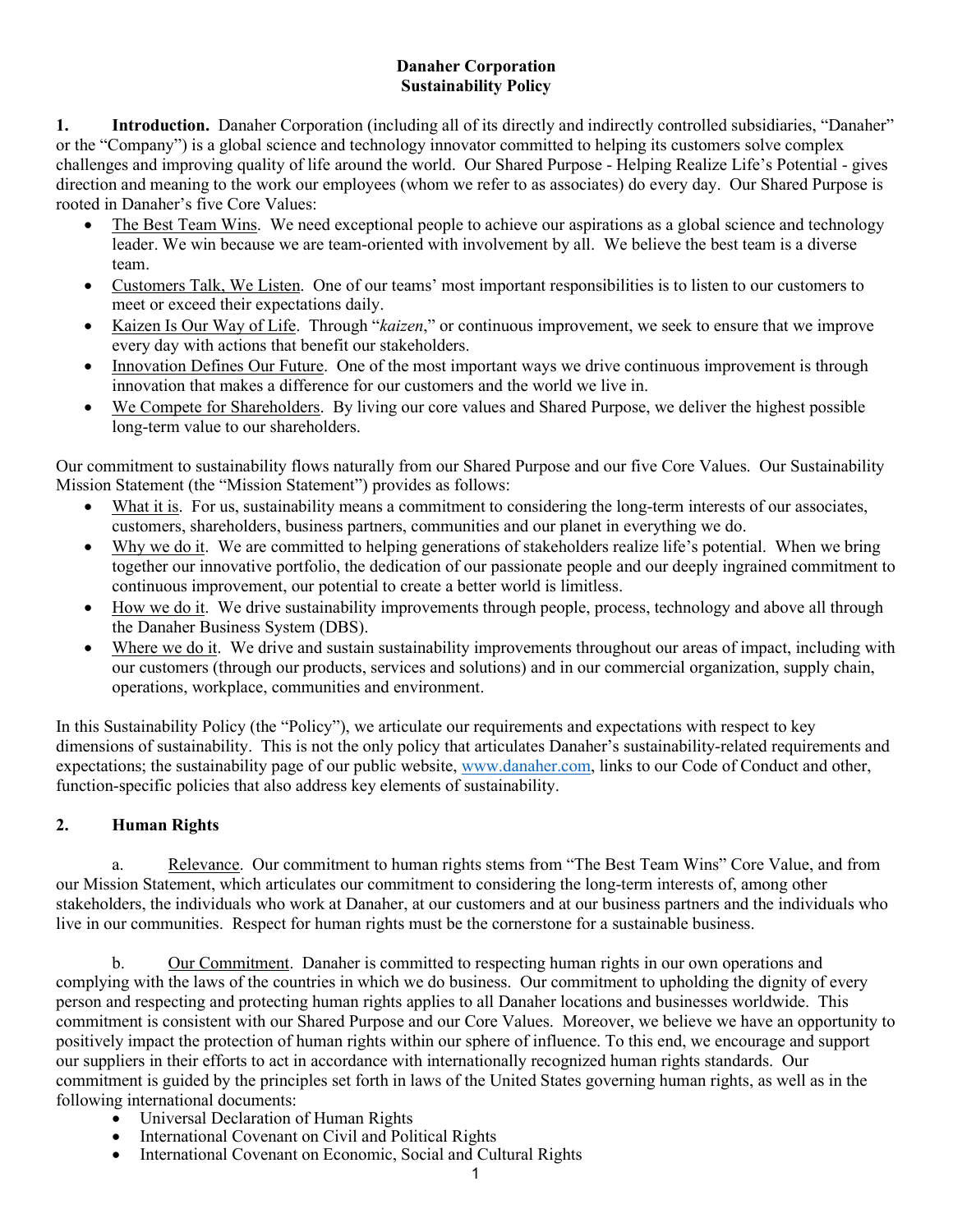- International Labor Organization's (ILO's) Declaration on Fundamental Principles and Rights at Work
- Danaher is also a signatory of the [UN Global Compact, a](https://www.unglobalcompact.org/what-is-gc/participants/20031)nd supports the 10 principles set out in this framework on human rights, labor, environment and anti-corruption.

We recognize that human rights due diligence is a continuous process, and we seek to utilize policies, training, processes and monitoring systems to advance this commitment.

Danaher is also committed to the principles set forth in the ILO Convention Concerning Discrimination in Respect of Employment and Occupation.

c. In Our Operations. We expect each Danaher associate to act lawfully toward other associates, colleagues, business partners and those in local communities. We do not tolerate the abuse of human rights in our operations. Each year, all associates in administrative, business, technical, professional, management and executive career categories are required to certify their understanding of the Code of Conduct and all its requirements (including the Code requirements relating to human rights). Associates classified as "Procurement" also receive annual awareness trainings on human rights topics.

d. In Our Supply Chain. We expect our suppliers to share our commitment to respect human rights. All suppliers are expected to comply with our Supplier Code of Conduct, which sets forth our expectations around supplier business practices (including with respect to respect for human rights). We are committed to implementing and improving upon due diligence processes to assess risks relating to human rights. Please see the Danaher Sustainable Supply Chain Policy for additional details.

e. In the Community. As an employer and a corporate citizen, we are aware of our role in the communities in which we operate. We respect the rights of local communities and those who live and work there consistent with international human rights standards. We strive to monitor and address the environmental impacts of our business operations on our neighbors, and strive to create positive impacts on adjacent communities through local engagement and charitable programs.

## f. General Rights and Obligations.

- *Fair Labor Practices*. All Danaher employment practices are required to comply with all applicable laws and regulations, including those concerning hours, compensation, opportunity and working conditions. Our businesses are required to respect each associate's legal rights to make an informed decision, free of coercion, about membership in associations and/or labor unions. Our businesses are required to bargain in good faith with these associations and labor unions.
- *Child Labor*. Danaher's policy is to support and comply with child labor laws across our operations and supply chain. Our approach is consistent with the ILO labor standards outlined in ILO Conventions No. 138 and 182.
- *Forced Labor and Human Trafficking*. We do not accept or condone any aspect of forced or compulsory labor. We strictly prohibit our associates and suppliers from engaging in human trafficking-related activities.
- *Safe and Healthy Work Environment*. It is Danaher policy that all associates work in a clean and safe environment. In the interest of maintaining a safe and healthy workplace, the Company requires full compliance with applicable workplace safety and industrial hygiene standards as mandated by law.
- *Non-Discrimination and Anti-Harassment*. Danaher is committed to equal employment opportunity and equity, and it is our policy that we base employment decisions on merit, considering qualifications, skills and achievements. Regardless of geographic location, all employment-related decisions must be based on jobrelated qualifications, without regard to legally protected characteristics such as race, color, national origin, religion, sex, gender, age, marital status, disability, veteran status, citizenship status, sexual orientation, gender identity, gender expression or any other characteristic protected by law. We do not tolerate unlawful discrimination or harassment, and our [Code of Conduct f](https://www.jnj.com/about-jnj/policies-and-positions/our-position-on-providing-a-safe-and-harassment-free-workplace)urther expands upon these expectations.
- *Privacy*. We are committed to protecting the privacy of those who entrust us with their personal information, including our customers, website visitors, associates, clinical research participants and all those who do business with us. We are committed to explaining how personal information can be corrected, updated or deleted, and are committed to taking steps to keep personal information secure.

### g. Sector-Specific Opportunities.

• *Access to Healthcare; Product Quality; Pricing*. Access to healthcare, including access to innovative medical devices and other technologies, is a critically important focus for the global health community and our Company. At Danaher, we believe one of the most significant opportunities we have is to improve access to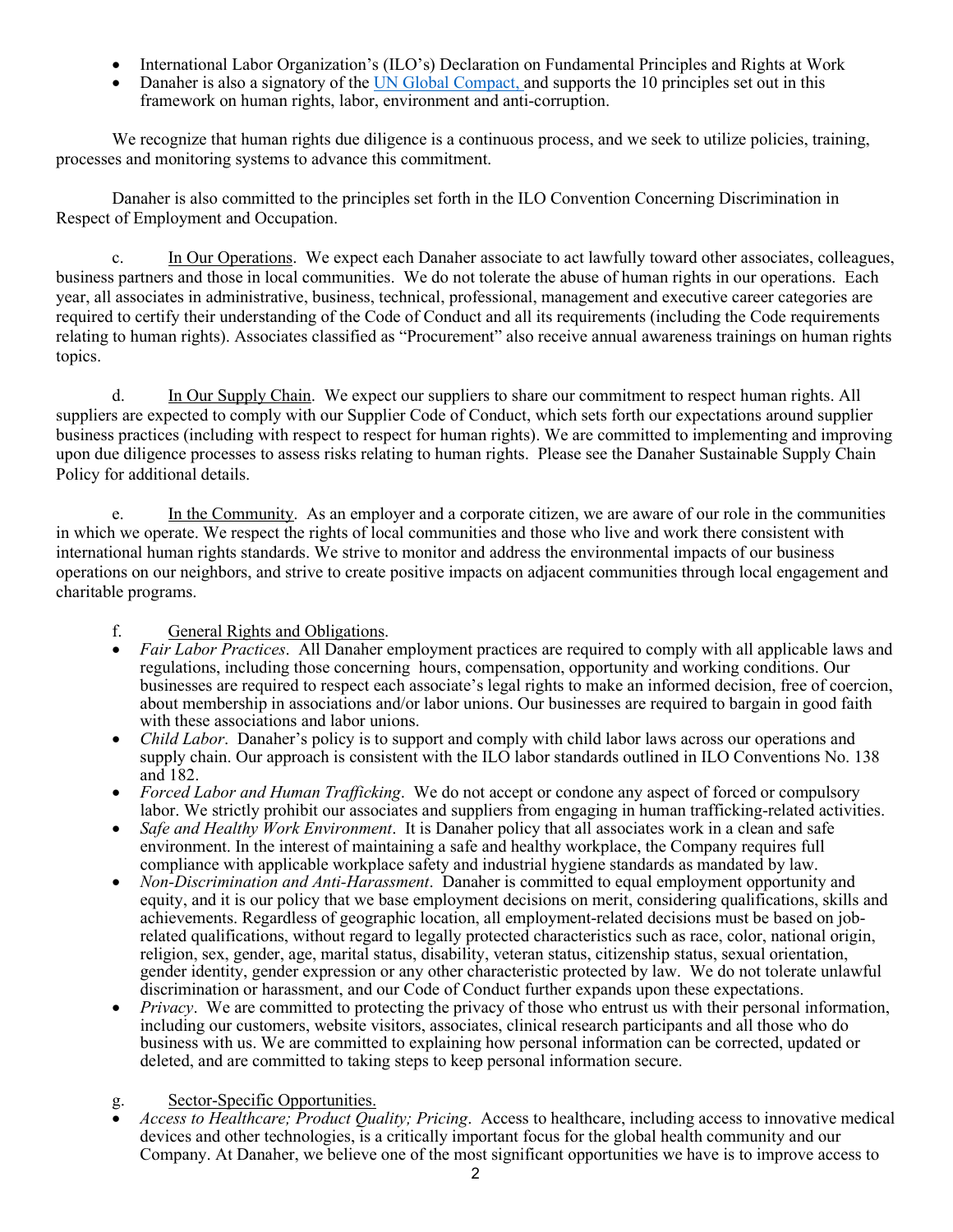healthcare. We believe that as a manufacturer of life sciences and diagnostics products, our critical contribution lies in continuing to invest in products and solutions that support the discovery and development of lifesaving treatments to address the world's most intractable health challenges. In addition, Danaher in certain circumstances employs innovative, targeted approaches to address the needs of developing countries, including collaborative partnerships with global organizations. We are committed to reporting on our access to healthcare initiatives in our annual [Sustainability Report.](https://www.jnj.com/about-jnj/policies-and-positions/our-position-on-intellectual-property) We also recognize our responsibilities to ensure the quality and safety of our products from the discovery phase to post-commercialization, and to price our products and solutions responsibly to ensure that they reflect their value.

h. Remediation. We are committed to providing effective resolution to the extent we have caused or contributed to adverse human rights impacts. The Danaher Integrity and Compliance Helpline ("Helpline") located at www.danaherintegrity.com (together with the other reporting channels identified in our Code of Conduct) are the grievance mechanisms available to associates, business partners and other persons. In particular, the Danaher Helpline offers a secure channel for anonymous reporting of suspected or potential violations of our policies or the law, including without limitation the policies and laws referenced in this Policy. We support individuals who, in good faith, provide information relating to reports of suspected or potential misconduct and will not tolerate threats or acts of retaliation.

Application, Governance and Communication. Please see Section 12 of this Policy for a discussion of the applicable scope of this Policy (including this Human Rights section), executive management approval of this Policy (including this Human Rights section) and our commitments relating to communication of this Policy (including this Human Rights section).

#### **3. EHS**

a. Background. Environment, health and safety (EHS) management refers to the practices that protect the environment and the health and safety of the people in and around our workplaces—key elements of being a responsible corporate citizen and a resilient business. Effective EHS management requires clear policies and processes that enable risk-based assessment, minimization of environmental impacts and control of health and safety hazards.

b. Relevance. Our commitment to associate health and safety and the protection of the environment is grounded in our Core Value "The Best Team Wins," and in our Mission Statement, which provides: "For us, sustainability means a commitment to considering the long-term interests of our associates, customers, shareholders, business partners, communities and our planet in everything we do. We are committed to helping generations of stakeholders realize life's potential." We know that we cannot attract and retain the talented individuals we need to achieve our aspirations of global science and technology leadership without providing a safe, healthy working environment. And we recognize that helping generations of stakeholders realize life's potential starts with caring for our planet.

#### c. Our Position.

- Legal compliance is the foundation of our license to operate. Each of our operating companies is required to determine and comply with all EHS regulatory requirements applicable to its operations.
- We actively promote an EHS culture of accountability, education and transparency and are committed to creating EHS awareness throughout our organization. We foster an EHS culture where every associate is responsible for their safety and the safety of others. We require in-scope associates in our EHS, facilities manufacturing & operations and specified other functions to participate in annual training focused on environmental, health and safety awareness and on Danaher's EHS program.
- We use our DBS 4E-Hazard Control Toolkit to assess and mitigate health and safety risks. Specifically, our objective is to use the Toolkit to eliminate serious injury and fatality (SIF) exposures while also reducing all types of incidents. For risks that could lead to serious injuries or fatalities, we seek to follow the hierarchy of controls, favoring elimination of the risk, substitution or engineering controls over administrative controls.
- We use a global EHS data management system to collect and maintain key EHS data from our operating companies. We are committed to using this data to gain insights that help us anticipate and proactively mitigate risks that could lead to incidents or non-compliance, and assess our progress in reducing our environmental impact.
- EHS assessments are an integral part of our property and business acquisition due diligence processes, and we have processes to integrate newly acquired businesses into our EHS program. We also seek to integrate EHS principles into our other business practices where feasible.
- We strive to continually improve our EHS performance by setting EHS improvement goals, including goals to reduce Danaher's impact on the environment and reduce health and safety incidents. We review our progress against these goals on a regular basis at multiple levels of the organization, including site, operating company,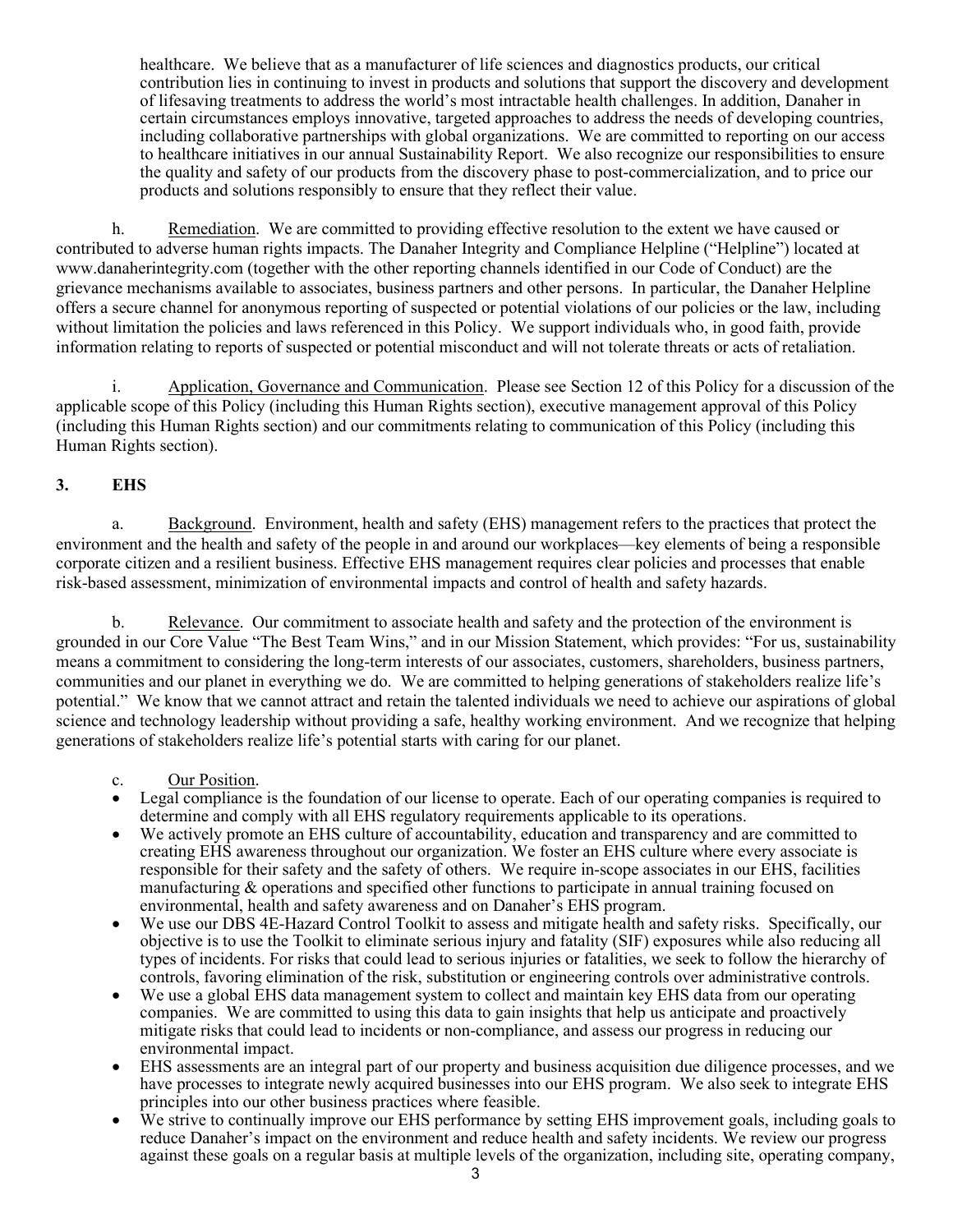platform and Danaher-wide.

- We seek to leverage DBS to support our EHS program and goals, including by developing EHS-specific DBS tools (such as the 4E Hazard Control Toolkit, the DBS Energy Management Toolkit and the DBS Waste Minimization Toolkit) and by leveraging the full suite of DBS tools as applicable.
- To help drive business sustainability, we require our operating companies to have business continuity and disaster preparedness plans.
- We are committed to reporting regularly on environmental issues and on the progress and performance of our EHS program (1) to our internal and external stakeholders through our annual Sustainability Report, and (2) to our internal stakeholders through other regular communications.
- Danaher Corporation's Senior Vice President-General Counsel has overall executive-level oversight responsibility for Danaher's EHS program.

d. Application, Governance and Communication. Please see Section 12 of this Policy for a discussion of the applicable scope of this Policy (including this EHS section), executive management approval of this Policy (including this EHS section) and our commitments relating to communication of this Policy (including this EHS section).

#### **4. Climate, Waste and Water**

a. Background. In the field of climate science, there is consensus that human activity is increasing the concentration of greenhouse gases (GHGs) in the earth's atmosphere, which is forcing the climate to change. In addition, poor environmental health is a significant threat to human health. Climate change is adversely impacting health both directly and indirectly, such as by increasing extreme weather events and chronic impacts such as drought. Air, water, and soil pollution; improper waste management; and degradation of ecosystems also negatively impact human health.

Risks resulting from a changing climate also have the potential to negatively impact economies around the world. The environmental risks of acute and chronic weather events, accelerating biodiversity loss and failures of climate-change mitigation and adaptation could result in disruption of critical infrastructure and global supply chains. The potential financial impact of these risks is significant to the global economy and is a compelling driver for businesses to act.

b. Relevance. [Our](https://www.jnj.com/about-jnj/jnj-credo) Mission Statement provides a clear and compelling articulation of our responsibility to the environment: "For us, sustainability means a commitment to considering the long-term interests of our associates, customers, shareholders, business partners, communities and our planet in everything we do. We are committed to helping generations of stakeholders realize life's potential." We believe that the health of people is inextricably linked to the health of the planet. As a global science and technology company, we remain committed to improving the environment where we live, work and sell our products today—and for generations to come.

c. Our Position. We have a responsibility to help abate climate change and environmental degradation. Businesses have an important role to play in responding to climate change by implementing voluntary reductions of GHGs within their control and encouraging mitigation and adaptation activities outside of their immediate control where they may have influence. Companies should continually strive to improve the efficiency and sustainability of their operations, products, and services—not only to avoid the consequences of a changing climate but also to improve the cost effectiveness and resilience of their business.

- d. Our Commitments. Danaher is committed to:
- monitoring and measuring our energy consumption, GHG emissions, waste generation (with respect to both hazardous/regulated waste and non-hazardous/non-regulated waste) and water consumption;
- reducing our carbon footprint and hazardous/regulated and non-hazardous/non-regulated waste generation and establishing management programs to facilitate such reductions;
- setting goals and deadlines for reducing GHG emissions, energy consumption and the percentage of nonhazardous/non-regulated waste sent to landfills or incinerators;
- ensuring the availability of information and resources to meet our goals, and reporting regularly and transparently on our progress toward those goals;
- engaging our suppliers to improve transparency and collaboration, and encourage the minimization of the environmental impact—including the carbon footprint—of our purchased goods;
- improving our assessment of the business risks associated with a changing climate and integrating them into our risk assessment and mitigation programs and business continuity planning programs to help ensure that we can continue to meet our customer needs;
- recognizing and supporting the need to maintain the biodiversity of our planet;
- complying with all relevant laws and regulations; and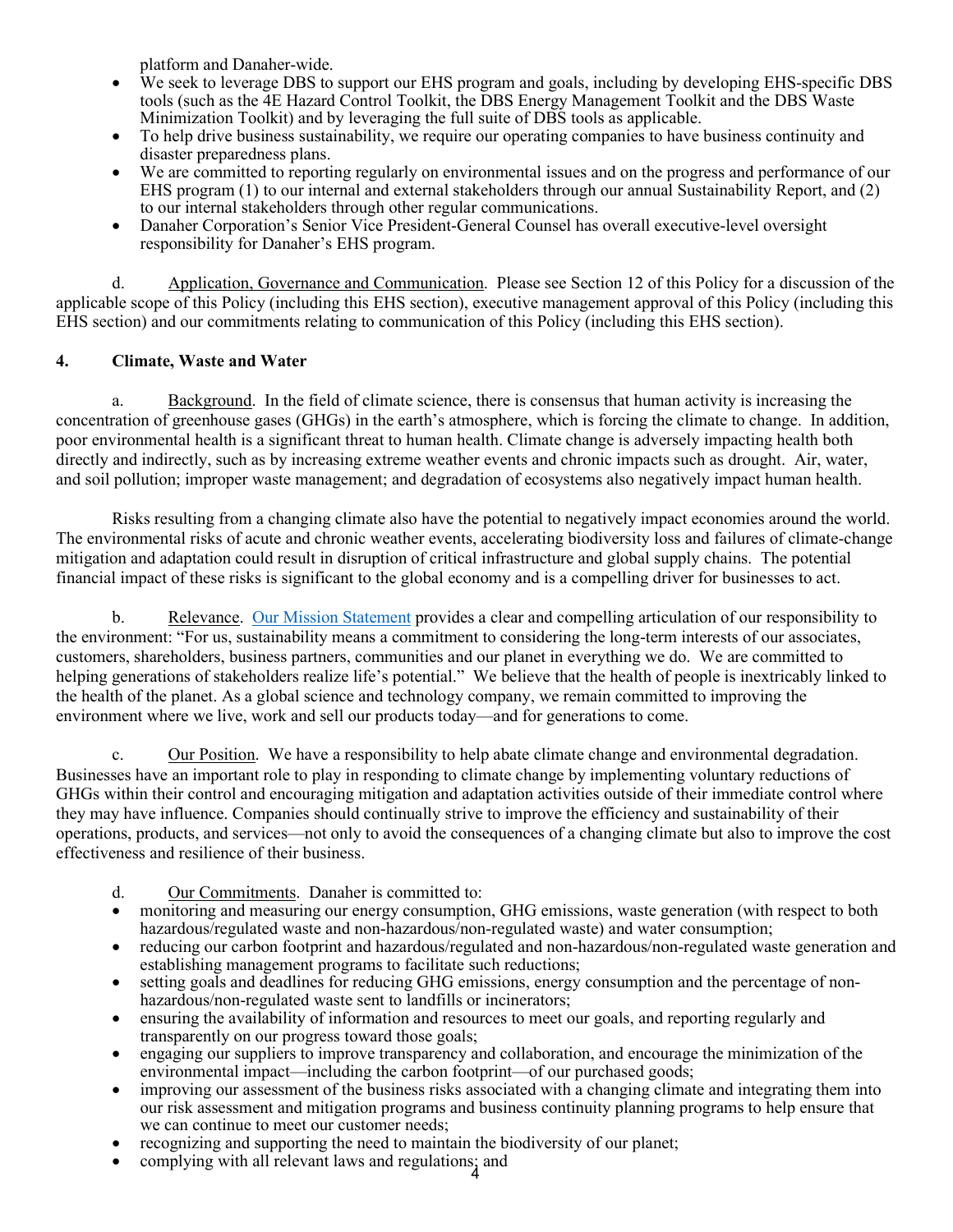• providing products and services that help our customers positively impact, an/or reduce negative impacts on, the environment.

e. Management Programs. We have developed two DBS toolkits specific to the goals of reducing energy consumption, GHG emissions and waste generation in our operations:

- The *DBS Energy Management Toolkit* guides our facility-level teams in identifying, prioritizing and implementing measures that improve energy efficiency and reduce GHG emissions. The toolkit is used to establish a thorough understanding of energy consumption and identify areas for improvement in the form of an Opportunity Assessment. Energy management action plans are then developed and implemented using the suite of DBS tools as applicable.
- The *DBS Waste Minimization Toolkit* guides our facility-level teams in evaluating current-state waste generation, identifying opportunities for improvement and implementing comprehensive waste elimination and minimization strategies. The toolkit follows the waste management hierarchy of controls—avoid, reduce, reuse, recycle, recover energy, treat and dispose. Waste management action plans are developed and implemented based on this framework.

We are committed to continually improving upon and utilizing these toolkits and continually improving how we leverage DBS to minimize our impact on the environment. We expect Danaher associates to use these toolkits and other DBS tools as appropriate to help achieve our established goals and objectives relating to environmental impact.

f. Application, Governance and Communication. Please see Section 12 of this Policy for a discussion of the applicable scope of this Policy (including this Climate, Waste and Water section), executive management approval of this Policy (including this Climate, Waste and Water section) and our commitments relating to communication of this Policy (including this Climate, Waste and Water section). Danaher Corporation's Senior Vice President-General Counsel has overall executive-level oversight responsibility for Danaher's programs to reduce our environmental impact.

# **5. Political Involvement and Political Contributions**

a. Political Involvement. We believe in the right of our associates to participate in the political process. We encourage our associates to be active in charitable and political activities on their own time and at their own expense. In particular, our Code of Conduct provides that:

- In all communications, associates must make clear that political views and actions are their own and not those of Danaher.
- Associates may never use Danaher resources to contribute to, support or oppose any political party or candidate unless approved by Danaher Corporation's Board of Directors or a committee of the Board.
- Supervisors should not solicit direct or indirect reports to contribute to, support or oppose any political party or candidate.
- Associates may never make a charitable or political contribution with the intent to improperly influence someone.

b. Political Contributions. Since 2012, no funds or assets of Danaher have been contributed to or for (1) any political party or candidate, whether federal, state or local, (2) any entity operating under 26 U.S.C. Sec. 527 of the Internal Revenue Code, (3) any entity organized under 26 U.S.C. Sec.  $501(c)(4)$  of the Internal Revenue Code, (4) any ballot measure or (5) any public communication that expressly advocates the election or defeat of a political candidate ("Political Purposes"). Danaher has no intention of contributing any company funds or assets for political purposes; any contribution of company funds or assets for political purposes would require approval by Danaher's President and CEO.

c. Trade/Industry Associations. Danaher belongs to and pays dues to certain U.S. trade and industry associations. Company policy is that each such association may use no more than \$25,000 of Danaher's dues in any calendar year for political purposes, and Company policy further requires communication of this policy to the associations of which it is a member.

d. Application, Governance and Communication. Please see Section 12 of this Policy for a discussion of the applicable scope of this Policy (including this Political Involvement and Political Contributions section), executive management approval of this Policy (including this Political Involvement and Political Contributions section) and our commitments relating to communication of this Policy (including this Political Involvement and Political Contributions section).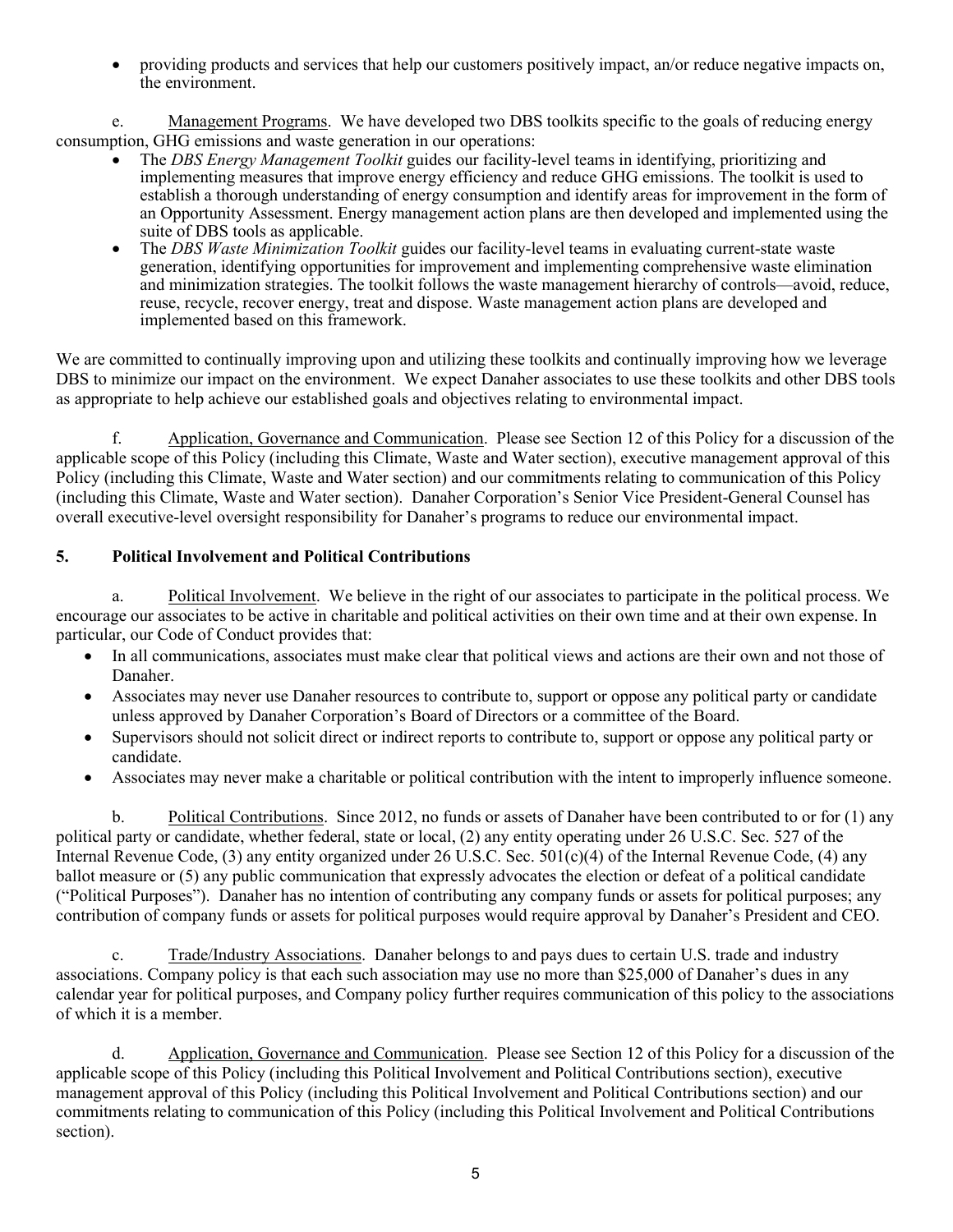#### **6. Transparency**

a. Background. We believe all companies, especially publicly-traded companies, should be accountable to their stakeholders for their business activities. Transparency in financial and other dealings demonstrates accountability, fosters trust and enables stockholders and other stakeholders to make informed decisions about their interactions with a company.

b. Relevance. Danaher believes in conducting our business with integrity and earning the trust of the people we serve. For us, this includes a commitment to complying with applicable legal and regulatory requirements, and upholding the highest ethical standards in every aspect of our business and in every market where we operate. Part of doing so is being transparent about the way we do business and the way we comply with laws and regulations.

c. Our Position. Danaher values transparency as the foundation of trust-building with all those engaged in any way with our business. We strive to hold ourselves accountable by providing information about how we function across our businesses and markets. Our policy is to comply with all of the reporting requirements of the regulatory bodies governing our businesses, and in addition we publish a wide range of voluntary disclosures. Key disclosures include:

- *Financial Disclosures*: We are required to report on our financial results and other material disclosures by the applicable rules of the Securities Exchange Commission ("SEC") and the listing standards of the New York Stock Exchange. Our SEC filings are available on Danaher's public website.
- *Sustainability Disclosures*: We publish our annual Sustainability Report and strive to include content in line with leading global standards (e.g.[, Global Reporting Initiative,](https://www.globalreporting.org/Pages/default.aspx) [SASB,](http://www.sasb.org/) TCFD, UN SDGs) covering a broad range of non-financial updates and performance, including associate demographic data. We also annually complete the CDP Climate Change and Water Security questionnaires.
- *Payments to Healthcare Providers*: In the United States, each of our healthcare companies publishes aggregated financial data under the Physician Payments Sunshine Act, a national disclosure program within the Centers for Medicare  $\&$  Medicaid Services (CMS) that promotes transparency around the financial relationships between healthcare providers and manufacturers of drugs, medical devices and biologics. Disclosures are also made based on specific state requirements (including Connecticut, Massachusetts and Vermont). In Europe, we comply with the Disclosure Guidelines of the MedTech Europe Code of Ethical Business Practice as well as other country specific disclosure laws such as the French Sunshine Act (Loi Bertrand), Italian Sunshine Act (based on the Assobiomedica Code), and Decree Law 5-2017 of the Portuguese Ministry of Health. Other countries or regions in Asia Pacific, Latin America, the Middle East and Africa have similar legal or industry code requirements that we make disclosures pursuant to.
- *Clinical Data Transparency*: We support the overall principles of greater clinical trial data transparency, including registration and disclosure of clinical trial results in external registries; publication of results in peerreviewed journals; and sharing of clinical study reports and participant-level data from clinical trials. Clinical trials conducted around the world by our businesses are listed on the U.S. National Institutes of Health's website, [www.clinicaltrials.gov, t](http://www.clinicaltrials.gov/)he European Clinical Trials Register, and country-specific and regional registries across the globe.
- *Tax Transparency*: We take our responsibility as a good corporate citizen seriously, including paying our fair share of taxes, among them corporate income taxes, employment tax, social contributions, import and customs duties, and indirect taxes. We value and strive for cooperative and transparent relationships with taxing authorities. Please refer to the Danaher Global Tax Strategy for more detail.
- *Policies and Positions*: We publish our Sustainability Policy and sustainability-related policies on our public website. These policies address a wide range of sustainability and environmental, social and governance topics so that our stakeholders can know where we stand on important sustainability issues.

d. Application, Governance and Communication. Please see Section 12 of this Policy for a discussion of the applicable scope of this Policy (including this Transparency section), executive management approval of this Policy (including this Transparency section) and our commitments relating to communication of this Policy (including this Transparency section).

## **7. Stakeholder Engagement**

a. Background. Stakeholder engagement refers to the way a company interacts with those who influence and are influenced by its business activities. Such targeted interaction is necessary for a business to be fully informed of the way its activities are making a difference on individuals, communities and the planet, so that it may address needs and concerns arising from stakeholder feedback. By being attentive and responsive to stakeholders, a business can gain new insight that may inform business planning, shape its strategies to incorporate stakeholder needs where possible, and build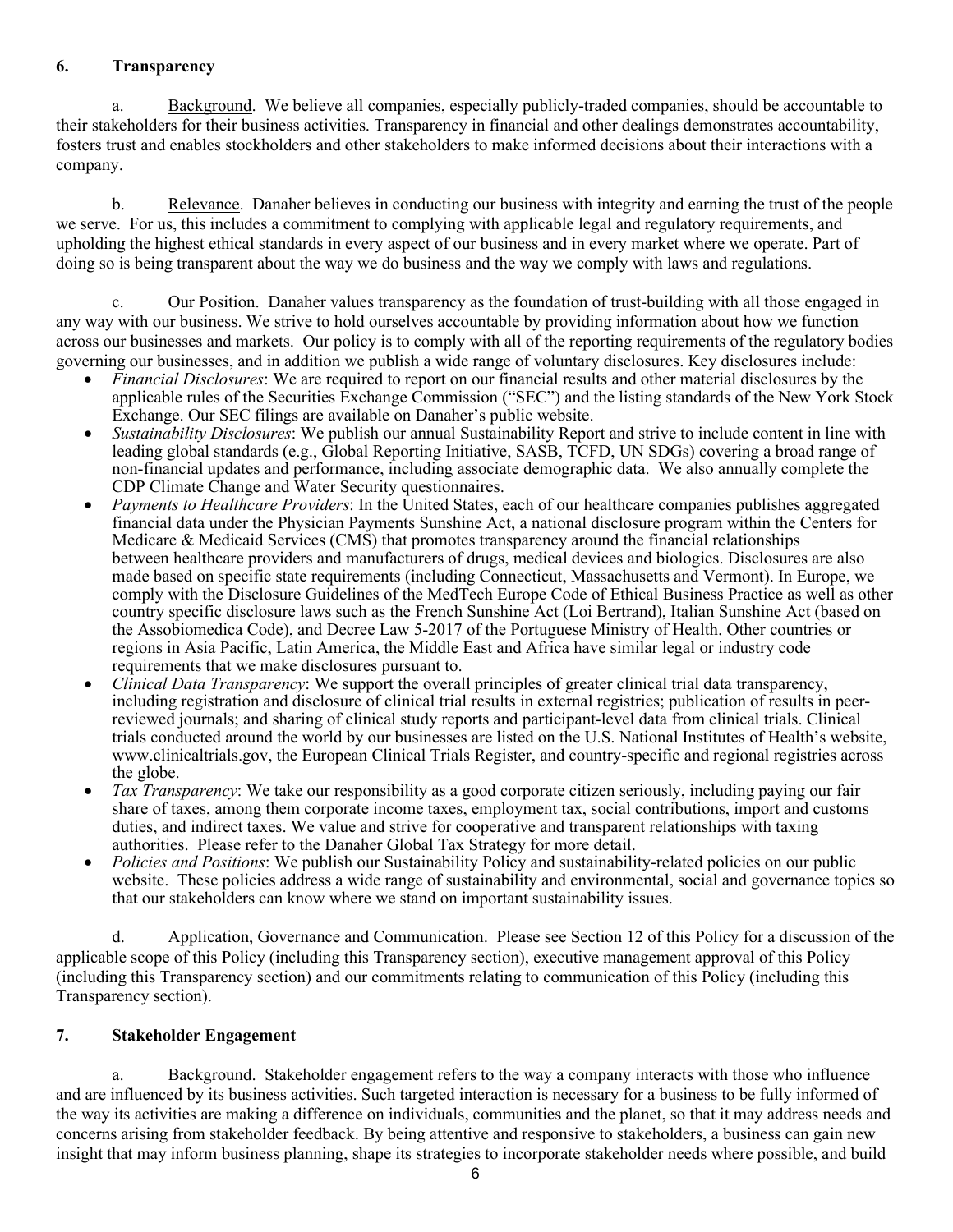trust with stakeholders through positive and interactive relationships.

b. Relevance. Our Mission Statement provides: "For us, sustainability means a commitment to considering the long-term interests of our associates, customers, shareholders, business partners, communities and our planet in everything we do." Stakeholder engagement is critical to understand stakeholders' long-term interests. Danaher is committed to engaging with a variety of stakeholders, including associates, investors, communities, customers and other business partners, to understand their expectations of Danaher and the different ways our activities impact them (including with respect to environmental issues). Engagement with stakeholders makes our Company stronger and better informed. It helps us gain valuable insight into our stakeholders' perspectives and the topics that matter to them, and better enables us to develop products and solutions that are responsive to their needs. This engagement also allows us to share information about our Company's strategy, practices and performance.

c. Our Position. The relationships we cultivate with our stakeholders are vital to both our business strategies and our sustainability approach. Our practice of stakeholder engagement is essential to building successful business plans and creating long-term value for our stakeholders and society in general. Our approach includes:

- *Engaging with a broad range of stakeholder groups*: In a global business such as Danaher's, with sales, operations and customers in dozens of countries, our business contribution and impact has a broad reach. We therefore engage with a range of different stakeholders, including associates, customers, shareholders, suppliers, local communities and government entities.
- *Utilizing stakeholder engagement feedback*: We highly value the information and insights we gain from stakeholder engagement and communicate engagement outcomes, as appropriate, to the Danaher Sustainability Committee and to the Nominating & Governance Committee of Danaher's Board of Directors, to help identify potential risks and opportunities and inform business decisions. We provide updates, where relevant, relating to stakeholder engagement in our annual Proxy Statement and our annual Sustainability Report.
- *Ongoing engagement with industry groups and associations*: As part of our inclusive approach, Danaher participates in industry groups and associations that help drive sustainability practices within our Company and across our industries.
- *Targeted engagement to define our sustainability priority topics*: Periodically, in addition to our stakeholder interactions in the regular course of the business, we specifically request stakeholder input to identify and prioritize the sustainability topics that they consider to be most important for Danaher. The aggregation of stakeholder feedback feeds into our sustainability strategy development.
- *Engagement on sustainability reporting*: In order to support the most effective disclosure to meet stakeholder needs, we periodically engage with external consultants and sustainability reporting specialists and invite suggestions for improving our disclosure. At the start of each reporting cycle, we review feedback received and adjust our disclosure where appropriate.

d. Application, Governance and Communication. Please see Section 12 of this Policy for a discussion of the applicable scope of this Policy (including this Stakeholder Engagement section), executive management approval of this Policy (including this Stakeholder Engagement section) and our commitments relating to communication of this Policy (including this Stakeholder Engagement section).

# **8. Humane Care and Use of Animals**

a. Background. Danaher's subsidiaries sometimes use animals on a limited basis in developing or manufacturing medical devices and products that support scientific research. Danaher is committed to the ethical treatment of animals used for the development or manufacturing of products, and our subsidiaries are required to meet or exceed all regulations applicable to animal use and care.

b. "3R Principles". Danaher is committed to the "3R" Principles:

- Replacement replacing live animals with non-animal alternatives whenever possible
- Reduction using the minimum number of animals possible while still maintaining statistical validity
- Refinement seeking to modify procedures to limit pain, distress or other adverse effects to animals

c. Institutional Animal Care and Use Committee (IACUC)/Ethical Review. Each Danaher subsidiary that uses animals for the development or manufacturing of products must establish an IACUC, or international equivalent, to advise on, assess and approve protocols and procedures consistent with this Policy.

d. Application, Governance and Communication. Please see Section 12 of this Policy for a discussion of the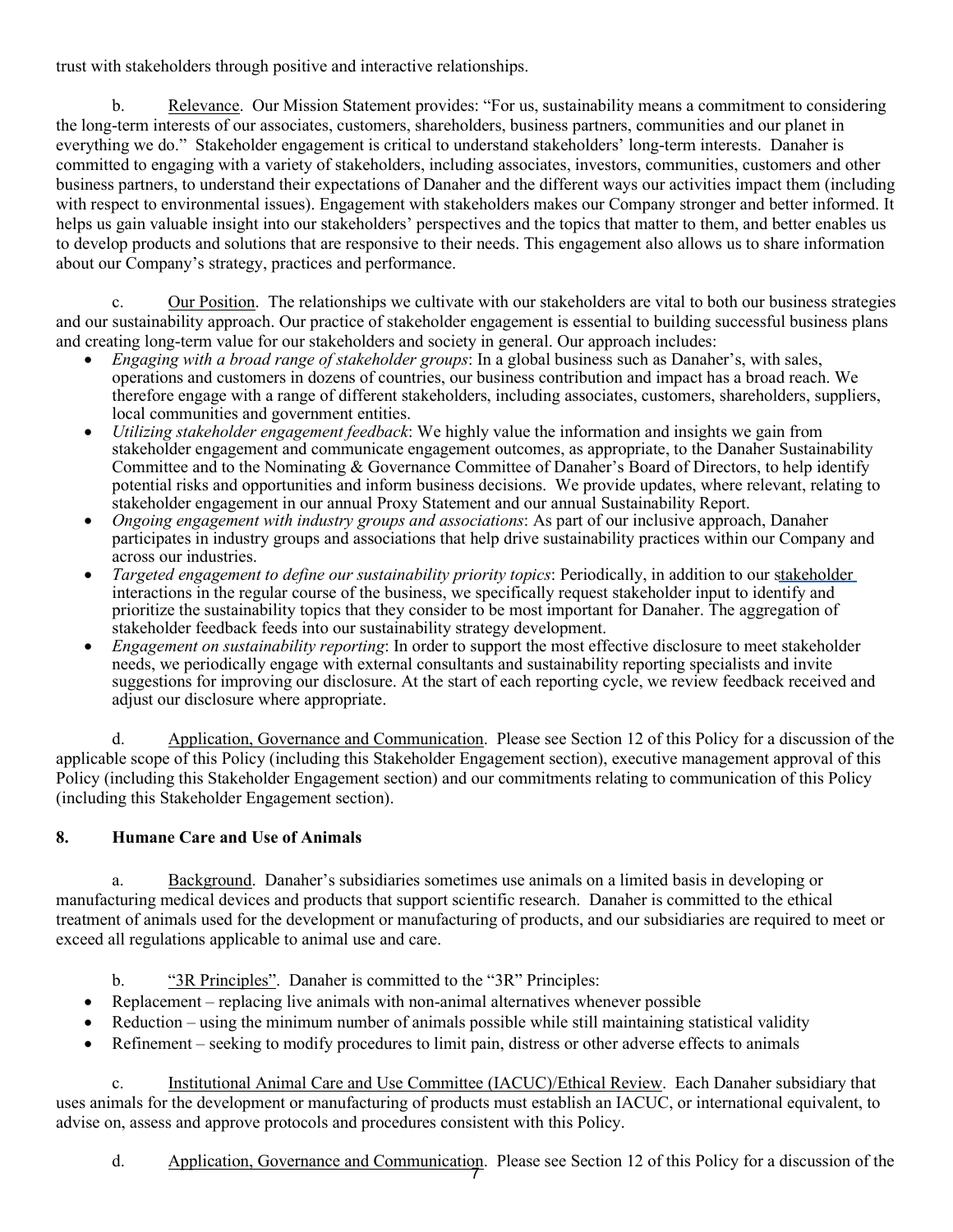applicable scope of this Policy (including this section), executive management approval of this Policy (including this section) and our commitments relating to communication of this Policy (including this section). Danaher Corporation's Senior Vice President-Chief Science Officer has overall executive-level oversight responsibility for Danaher's humane care and use of animals program.

## **9. Emerging Technologies**

a. Background. Technology is fundamental to the value proposition Danaher offers, and the products we develop may include emerging technologies.

## b. Our Position.

- We are committed to the safety and efficacy of our products, including any products that may incorporate emerging technologies. We are also committed to complying with all applicable legal and regulatory requirements, and to periodically reviewing this policy statement regarding emerging technologies to evaluate whether any updates are required to comply with applicable law.
- We are committed to being transparent with our customers and other stakeholders regarding any emerging technologies we may develop or incorporate in our products.
- We acknowledge that risks and potential controversies may be associated with emerging technologies, and we are committed to listening to and considering feedback from customers and other stakeholders.
- Any decision by Danaher to develop or incorporate emerging technologies in our products will include consideration of risks and the benefits of such technologies in light of the information available. The ability to perform an activity will not automatically justify the activity. We will strive to design any emerging technology research to produce valued health enhancements or advancement of scientific knowledge while identifying and mitigating relevant risks.

c. Application, Governance and Communication. Please see Section 12 of this Policy for a discussion of the applicable scope of this Policy (including this section), executive management approval of this Policy (including this section) and our commitments relating to communication of this Policy (including this section). Danaher Corporation's Senior Vice President-Chief Science Officer has overall executive-level oversight responsibility for Danaher's emerging technologies program.

## **10. Bioethics**

a. Background. Danaher believes that biotechnology can provide significant benefits to life and that the use of such technology also carries responsibilities. The following principles and processes govern our efforts to research, develop and provide biotechnology products.

b. Our Bioethics Guiding Principles.

- We are committed to the safety and efficacy of our products, including our biotechnology products. We are also committed to complying with all applicable legal and regulatory requirements, and to periodically reviewing this policy statement regarding bioethics to evaluate whether any updates are required to comply with applicable law.
- We are committed to being transparent with our customers and other stakeholders regarding the biotechnologies we develop or incorporate in our products.
- We acknowledge that risks and potential controversies may be associated with biotechnologies, and we are committed to listening to and considering feedback from customers and other stakeholders.
- In researching and developing biotechnologies, we are committed to considering risks and benefits of such technologies in light of the information available. The ability to perform an activity will not automatically justify the activity. We strive to design our biotechnology research to produce valued health enhancements or advancement of scientific knowledge while identifying and mitigating relevant risks.
- We recognize that responsible use of biotechnology is consistent with our strategic goals.
- We strive to operate according to the highest global bioethical standards, including but not limited to:
	- o Guidelines for Good Laboratory Practices (GLP) and Good Manufacturing Practices (GMP)
		- Declaration of Helsinki International Ethical Guidelines for Biomedical Research Involving Human Subjects
		- o Applicable privacy and data protection standards
- We seek to promote ethical research, safeguarding the integrity of the scientific process and protecting patients' rights while responsibly identifying and addressing issues related to biotechnology research and development. We are sensitive to issues surrounding research with animals and humans and support adherence to ethical